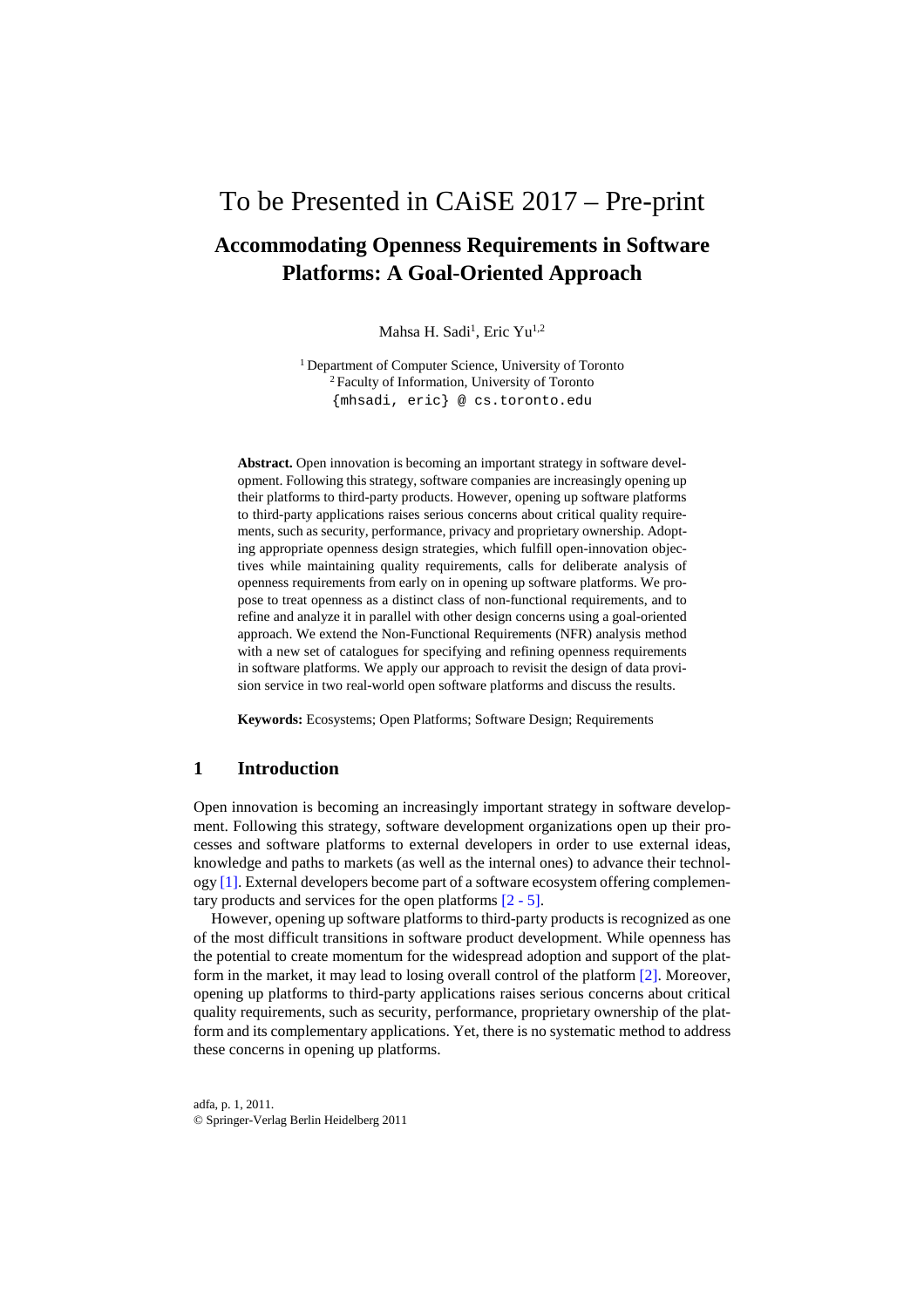A successful transition to an open platform relies on adopting openness design strategies that can fulfill open innovation objectives while preserving the quality of the platform and complementary applications and services. Adopting such balanced design strategies calls for deliberate analysis of the requirements that openness introduces on the design of software platforms from early on in the transition process. Nevertheless, openness is only one design concern among many that should be accommodated in software platforms. Effective openness design strategies should optimally fulfill all of these concerns.

**Example.** Consider a common design scenario in opening up software platforms: *providing data service to third-party applications*. The design includes decisions about how a platform communicates data with third-party applications and how third-party applications communicate data with each other. Three design alternatives can be considered for opening up platform data to third-party applications; namely: (1) *Centralized data provision (CDP)*: Platform centrally checks every data communications between third-party applications; (2) *Semi-centralized data provision (SDP)*: A mediator (either the platform or the end-user) decides whether and under what conditions thirdparty applications can communicate directly; and (3) *Decentralized data provision (DDP)*: Third-party applications communicate data directly without any central control.

To choose an appropriate design strategy to open up platform data, *performance* can be a critical concern for a specific platform. Considering this, *centralized data provision* is not an appropriate design since central data control imposes additional load on the platform and increases data access time for third-party applications. *Data integrity* can be another requirement for the platform. In this regard, *centralized data provision* performs well since every data operation is performed under direct control of the platform, helping eliminate inconsistencies in simultaneous data read and write operations. Comparably, *semi-centralized data provision* also works well enough if platform is the mediator and if the platform decides to control critical data operations itself. *Decoupling third-party applications* is also important for the *open* platform since with the increase of third-party applications, it will be difficult to maintain the platform and prevent potential erroneous and malicious data communications. Considering this, *centralized data provision* is the most effective design since it minimizes the coupling of third-party applications. *Increasing adoptability of the platform* among external developers can be one main reason for opening up the platform. However, *centralized data provision* creates "*accessibility*" barriers for the platform since third-party applications should be checked and permitted by the platform to be installed and access their required run-time data. This difficulty negatively impacts the platform adoptability.

To choose the most appropriate openness design strategy, systematic methods are required that help decide between these competing and interacting requirements.

**Contributions.** We propose to treat openness as a distinct class of non-functional requirements, and to refine and analyze it in parallel with other concerns in designing software platforms using a goal-oriented requirements modeling language [6]. The proposed approach allows to specify and refine the business requirements behind openness,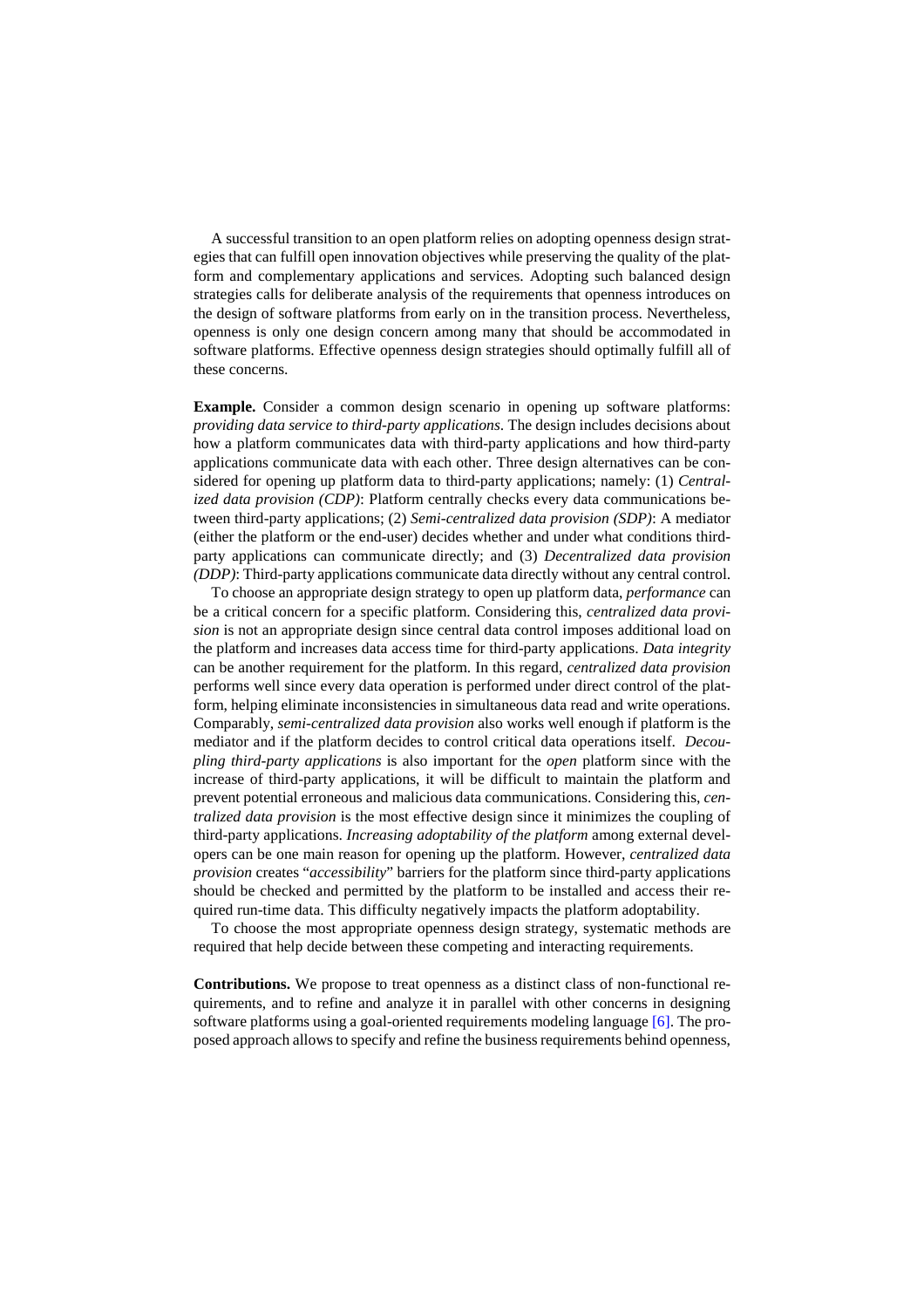the technical quality requirements that openness imposes on the design of software platforms, and the concerns that openness introduces on other quality requirements. The refined requirements are used as criteria for selecting optimal design alternatives. To facilitate specification and analysis of openness requirements, we propose three types of catalogues: (1) *Openness requirements specification and refinement catalogues*; (2) *Openness operationalization catalogues*; and (3) *Openness correlation catalogues*. The catalogues encode alternative paths for refining and operationalizing openness requirements, which can be customized for a particular design context. We apply our proposed approach to revisit the design of data provision service in two real-world open software platforms and discuss the results.

## **2 The Proposed Approach**

We consider openness as a concern that should be met in the design of platforms functionalities [7]. We describe openness as a soft goal (i.e. an objective that can be fulfilled to various degrees) and refine it using contribution links. We assess the fulfillment degree of openness requirements in alternative design mechanisms using the goal-oriented forward evaluation procedure [6].

To deal with openness requirements, we customize the Non-Functional Requirements (NFR) analysis method [6]. The customized approach is comprised of seven main steps, which can be performed iteratively: **(1)** Specifying and refining openness requirements; **(2)** Specifying and refining other design concerns; **(3)** Prioritizing the requirements; **(4)** Identifying possible alternative operationalizations; **(5)** Evaluating fulfillment degree of the identified requirements in each operationalization; **(6)** Analyzing potential trade-offs; and **(7)** Selecting an appropriate design mechanism.

To facilitate specification and analysis of openness as a class of non-functional requirements, we extend NFR with a new set of catalogues, namely *openness catalogues*. Openness catalogues are of three main types: **(1)** *Openness requirements specification and refinement catalogues*; **(2)** *Openness requirements operationalization catalogues*; and **(3)** *Openness correlation catalogues*. These catalogues are used in the related steps described above, and provide extensible and customizable patterns for specifying, refining and operationalizing openness requirements in the design of software platforms.

In the following, we present instances from each type of the openness catalogues. To save space, we omit the details about the complete definition and refinement of the items in the presented catalogues, and the sources from which the items are extracted.

**Openness Requirements Specification and Refinement Catalogues.** These catalogues help characterize and refine the specific requirements and concerns that openness introduces on the design of software platforms. Openness requirements catalogues are of three types: **(1)** *Business-level openness requirements catalogues*. **(2)** *Systemlevel openness requirements catalogues*; and **(3)** *General design concerns catalogues*.

*System-Level Openness Requirements Catalogues.* These catalogues characterize gen-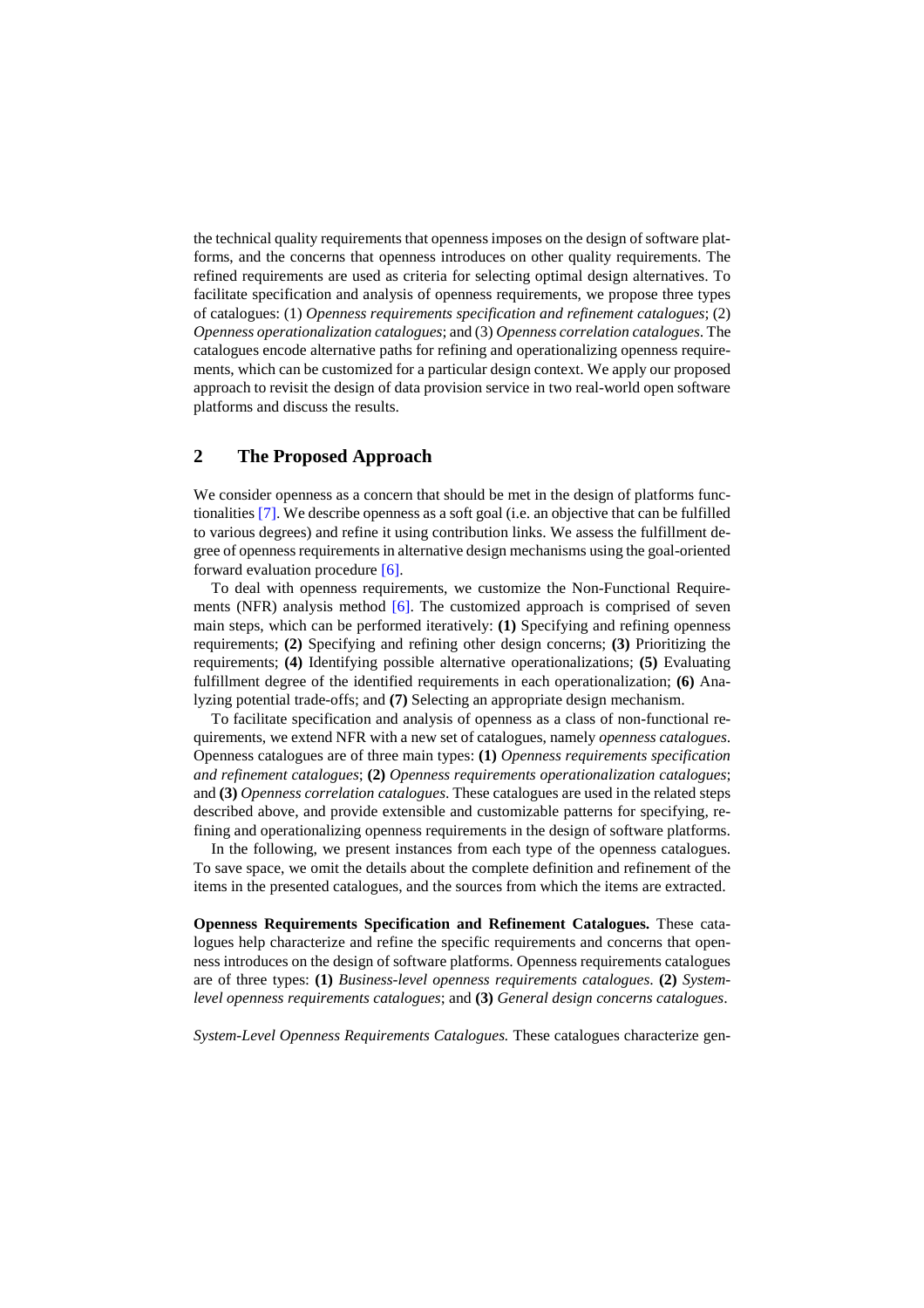eral technical and quality requirements that should be met in the design of open platforms. Three instances of system-level openness requirements catalogues are shown in Fig 1. For example, the first catalogue  $(Fig 1-a)$  identifies that openness introduces seven types of requirements on the design of software platforms, including "*accessibility*" and "*extensibility*". From this catalogue, requirements specification paths can be generated, such as: "*To open up a platform, the platform needs to be accessible to thirdparty applications"*, or "*To open up a platform, the platform design needs to be exten* $sible$ ". The second catalogue (Fig 1-b) identifies that "*accessibility*" requirement can be refined in four ways, including "*accessibility [functionality or service]*" and "*accessibility [data]*". From this catalogue, more detailed requirements specifications can be generated, such as "*To open up a platform, platform data need to be accessible to thirdparty applications*". The third catalogue (Fig 1-c) identifies that "*extensibility*" requirement introduces six types of requirements on a platform design, including "*composability [Platform]*" and "*deployability [Third-party applications]*", each of which needs to be further refined into more fine-grained requirements. From this catalogues, refinement paths can be generated such as "*To make a platform design extensible, the platform needs to be composable*", and subsequently "*To make a platform composable, third-party applications should be decoupled from the platform and from each other*".



**Fig. 1.** Three Instances of the System-Level Openness Requirements Catalogues

To develop system-level openness requirements catalogues, two steps are performed: (1) The content of the catalogues is extracted from the Software Engineering literature discussing technical requirements in open software platforms. (2) The requirements are classified, related, and refined using two types of non-functional requirement refinement [6]: topic refinement (e.g. "*Accessibility*" catalogue) and type refinement (e.g. "*Openness*" and "*Extensibility*" catalogues). To structure the content, related elements of the goal-oriented requirements modeling language are used. "*Soft goal*" element is used to represent non-functional requirements, and "*Help*" contribution link is used to relate and refine the requirements.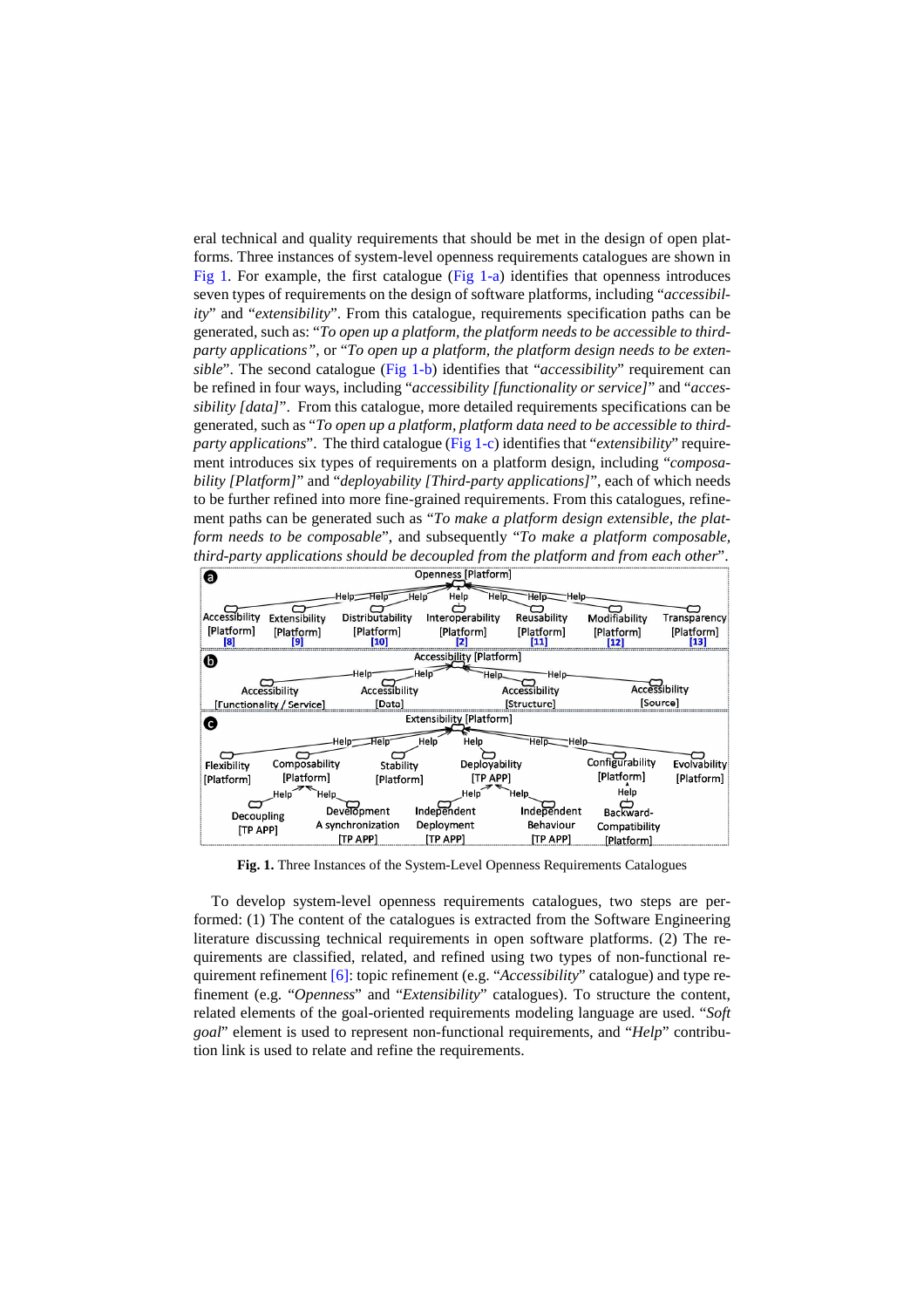*Business-Level Openness Requirements Catalogues.* These catalogues characterize general non-technical requirements in open software platforms and relate them to system-level openness requirements. Non-technical requirements include the business and organizational incentives that drive the need for openness as well as the social requirements that should be met in open software platforms. Each business-level openness requirements catalogue has two parts: a set of non-technical requirements and the related technical requirements. Two instances of these catalogues are depicted in Fig 2. For example, the first catalogue (Fig 2-a) identifies that "*Stickiness*" and "*Market Presence*" are two non-technical requirements in open software platforms. Stickiness refers to the degree that a software platform supports its continued use by a user instead of switching to a competitor platform [14]. "*Stickiness*" can be further related to more fine-grained business requirements such as "*Network size*". Network size refers to the number of complementary application and services that support a platform [15]. From this catalogue, specifications and refinement paths can be generated, such as "*One objective in opening up a software platform is to increase the stickiness of the platform*.", and then "*To increase the stickiness of a platform, the network size of the platform should grow.*" "*Network size*" requirement can then be related and refined to systemlevel openness requirements, such as "*accessibility*". One refinement is as follows: "*To increase the network size of a platform, the platform needs to be made accessible to third-party applications.*"



**Fig. 2.** Two Instances of the Business-Level Openness Requirements Catalogues

To develop business-level openness catalogues, three steps are taken: (1) The content of the catalogues is extracted from a set of Business and Software Engineering literature discussing open innovation, and the business, organizational, and social needs that it introduces on the development of software platforms. (2) The requirements are described using soft goals, and categorized, related and refined using "*help*" contribution links. Since business-level openness requirements are often described as openness business objectives, the notion of soft goal is conceptually close for describing these requirements. (3) The last row of refinement in each business-level openness catalogue is related to a set of first-row refinements in the system-level openness requirements (i.e. Fig 1-a) using "*help*" contribution links. Contribution links allow to smoothly refine and relate the business-level requirements into the system-level requirements.

*General Design Concerns Catalogues.* These catalogues characterize general concerns and requirements raised in opening up software platforms. These concerns may have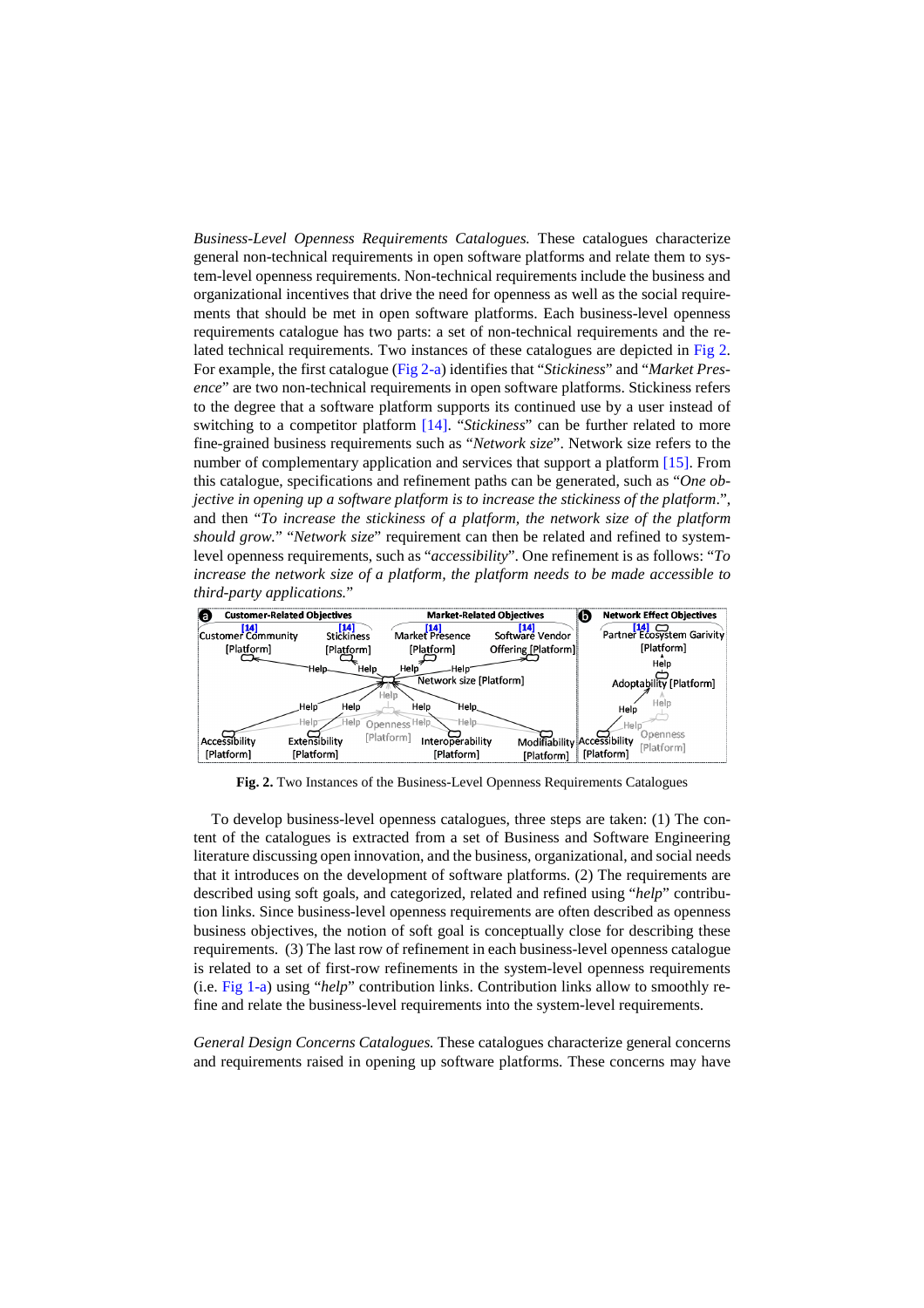synergistic or conflicting relationships with openness requirements, and need to be refined and operationalized in parallel with openness requirements in designing software platforms. Two instances of this group are shown in Fig 3. For example, the first catalogue (Fig 3-a) identifies "*security*" as a general concern in opening up software platforms and also characterizes the specific types of security requirements (such as "*integrity*" and "*availability*") that are potentially impacted by openness requirements. From this catalogue, specifications can be generated, such as "*Security needs to be assured in opening up a platform*". Then this requirement can be further refined as follows: "*To assure platform security, integrity of the platform data should be preserved*."



**Fig. 3.** Two Instances of the General Design Concerns Catalogues

The content of this group of catalogues is extracted from a set of Software Engineering and Business literature discussing problems, concerns, and requirements in opening up software platforms. The content is then structured similar to the previous catalogues. Some requirements in this group, such as security and performance overlap with existing NFR catalogues [6]. The existing catalogues have been reused and customized according to the specific context of open software platforms.

**Openness Requirements Operationalization Catalogues.** Operationalization catalogues identify the system functionalities that should be specifically designed to open up platforms to third-party products. They also enumerate alternative mechanisms and patterns for designing these functional requirements. Each openness operationalization catalogue has two parts: (a) *Design objectives*: the specific functionality that need to designed or implemented; and (b) *Design alternatives*: Alternative mechanisms to realize the design objective. An instance of the openness operationalization catalogues is illustrated in Table 1. The catalogue is related to the design of "*Data provision and communications service*". The catalogue elaborates on three generic alternative mechanisms for designing this functionality, namely: (1) *Centralized data provision*; (2) *Semi-centralized data provision*; (3) *Decentralized data provision*.

The content of these catalogues is extracted from a set of Software Engineering research resources discussing technical design of open software platforms.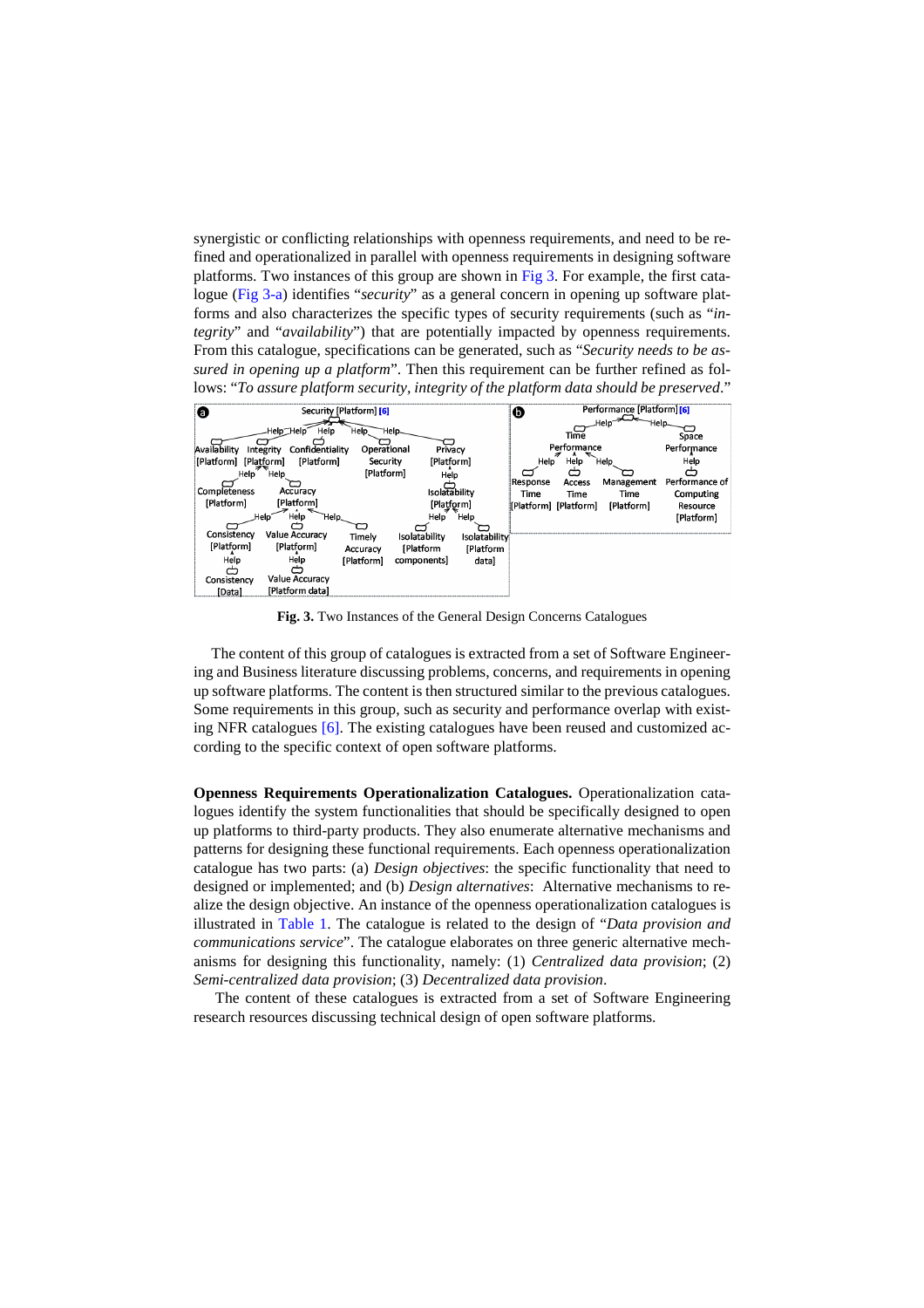**Table 1.** One Instance of the Openness Requirements Operationalization Catalogues

**Design Objective:** To provide data service to third-party applications

#### **Design Mechanism 1: Centralized Data Provision (CDP)** [16]

The platform controls every data and information interactions between third-party applications and the platform, and between one third-party application and another. In this design, all data is stored and exchanged through a single API in the platform. Data is accessed through the platform API either by explicit get/set operations or publish/subscribe at run-time. An API identifies available data at run-time.

**Design Mechanism 2: Semi-Centralized Data Provision (SDP)** [17]

Third-party applications can communicate data directly in some cases. Third-party applications declare what data they need at install-time. The requests are initially submitted to a mediator (i.e. end-user or platform). The mediator decides to allow data communications directly or not. If yes, third-party applications can communicate directly. If no, the mediator decides to control data read operations, data write operations or both. **Design Mechanism 3: Decentralized Data Provision (DDP)** [10]

Third-party applications can directly exchange data and information with each other. Data interactions between two third-party applications are controlled and supervised by the third-party application that provides the requested data. Data access requests are declared at run-time and the data provider application is responsible for managing the requests and controlling the consistency of data read and write operations.



**Fig. 4.** One Instance of the Openness Correlation Catalogues

**Openness Correlation Catalogues.** Openness correlation catalogues identify the impact of each openness design alternative (in the operationalization catalogues) on the fulfillment of the related openness requirements (in the specification and refinement catalogues). An instance of a correlation catalogue is shown in Fig 4. For example, one *security* concern in designing data provision service can be data integrity ("*Integrity [platform data]*"). This requirement can be further decomposed into "*accuracy [data]*" and then "*consistency [data]*". The presented catalogue identifies that "*centralized data*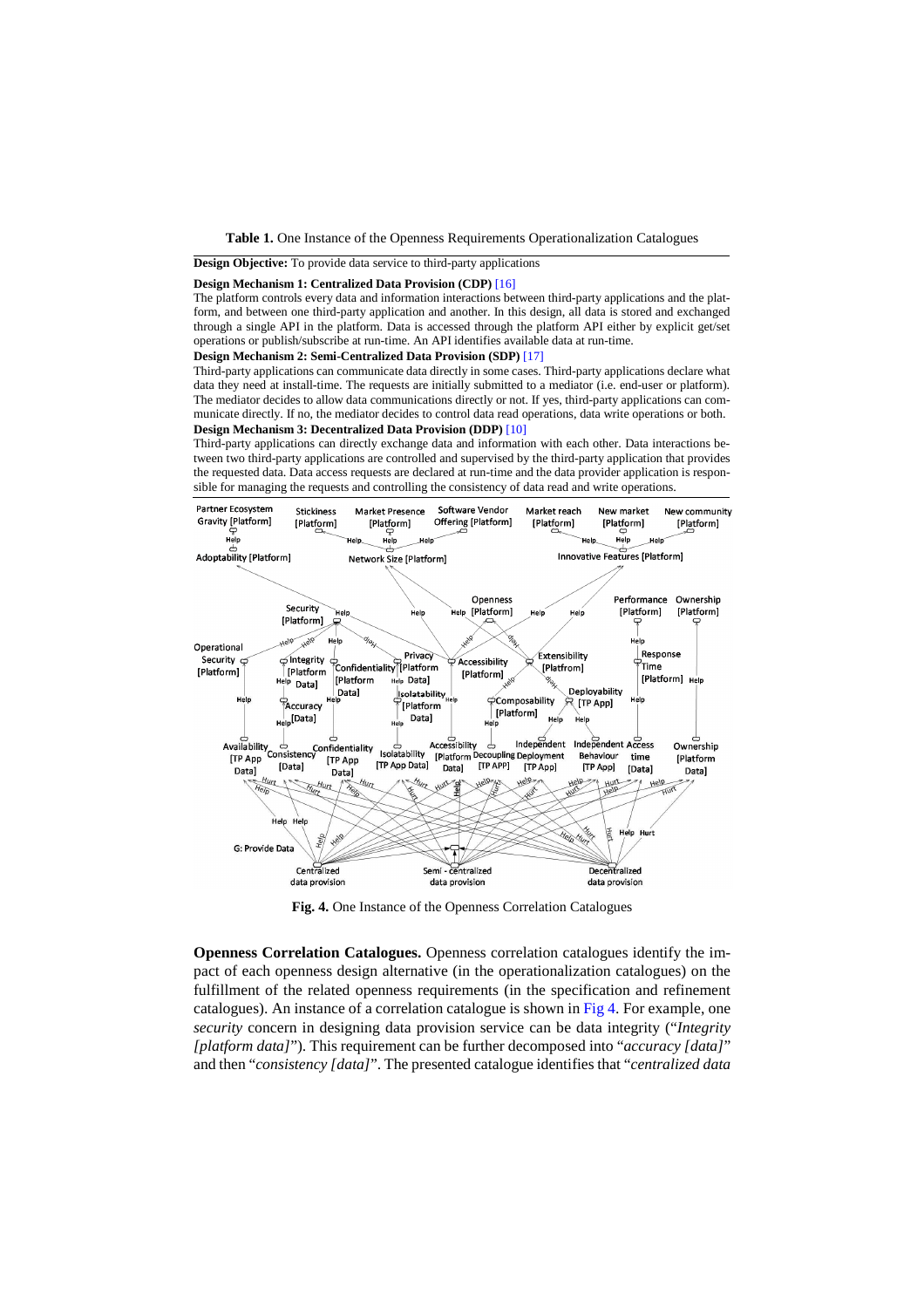*provision*" design alternative meets the requirement of data consistency. In contrast, the other two alternatives of "*semi-centralized data provision*" and "*decentralized data provision*" violate this requirement. Another requirement that may be important in opening up a platform is "*accessibility [platform]*", which can be further refined into "*accessibility [data]*". The catalogue identifies that "*centralized data provision*" has a negative impact on the accessibility of platform data. In contrast, the other two alternatives have a positive impact on this requirement.

To develop correlation catalogues, two steps are performed: (1) The related requirements that are affected by each alternative operationalization are selected from the requirement refinement catalogues. (2) The positive or negative impact of the alternative on fulfilling the related alternatives is assessed. The assessment is done based on expert knowledge from the design alternatives and must be accompanied by a sound reasoning or evidence. The alternative mechanisms are assessed against the last row of refinement for each related requirement, and are described using "*help*" or "*hurt*" contribution links. A detailed example of an assessment is provided in [7].

### **3 Application of the Proposed Approach**

We use the proposed approach to revisit the high-level architectural design of data provision service in two real-world open software platforms. Both platforms are embedded operating systems. The first platform is an operating system controlling the electronic units of a vehicle and the second one is an operating system for smartphone devices.

To apply the proposed approach on each design case, two preparatory steps have been taken: (1) The documents containing information about the design of each platform have been collected from the literature. (2) The information required for applying the proposed approach has been extracted from the collected documents. The extracted information is of two types: (a) the important design requirements for each case; i.e. the requirements that openness introduces and other general concerns that should be considered in opening up each platform; and (b) the priority of each design requirement. Where the required information was absent or not explicitly mentioned, we have augmented the information based on our own understanding from the case. Augmented information is distinguished from the extracted information using "\*".

To use the catalogues, two preparatory steps need to be performed. (1) The domain requirements are matched with the requirements items available in the catalogues. If the wording of a requirement is different, the most similar requirement item in the catalogues is selected. If no similar item is found, the correct placement of the requirement is found and the related catalogue is augmented with new the content. Adding new content may also need modifying the structure of the catalogue. (2) The evaluation of design mechanisms in the correlation catalogues may also be revised in each context.

To re-design the data provision service in each case, the seven steps described in the beginning of Section 2 are performed. To refine the requirements in each design context, the related refinement paths in the catalogue presented in Fig 4 are used. Refinement is done up to the level that there is evaluation data for the refined requirement and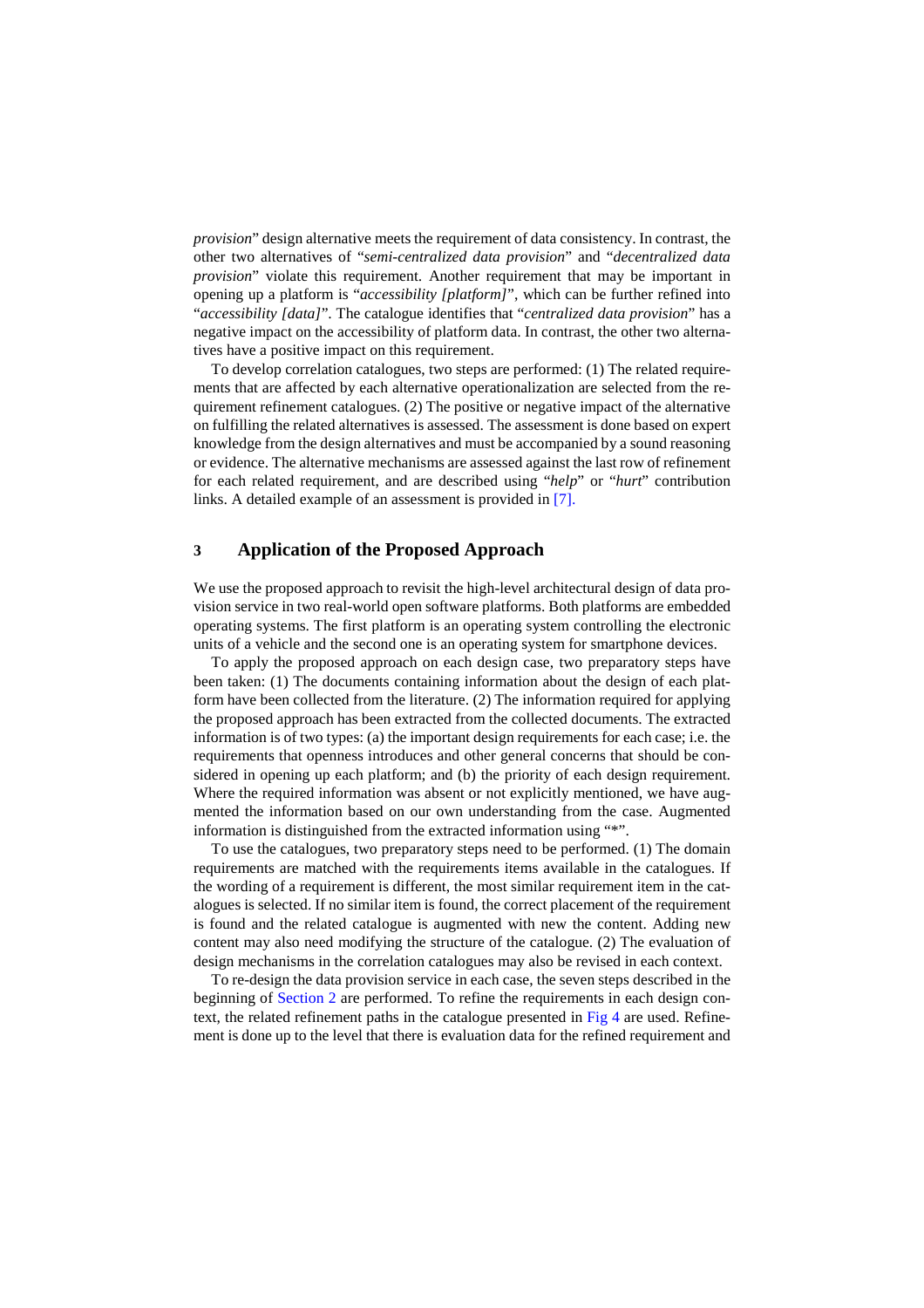the three alternative designs in the correlation catalogue. The fulfillment of the requirements is then evaluated using the goal-oriented forward evaluation procedure. The evaluation results identify the degree of requirements fulfillment in each design alternative. Requirements fulfillment is described in five degrees: *Satificed (Sat), Partially Satisficed (PSat), Conflict (Conf), Partially Denied (PDen),* and *Denied (Den).* The evaluation results are used to compare alternative designs and identify the potential trade-offs that should be made between identified requirements by choosing each option. Based on the comparison results, the most appropriate design for the data provision service is selected. The selected option is then compared to the original design.

**An Open Embedded Automotive Software Platform.** The information related to this platform is extracted from [16]. In [16], the process of designing the platform is explained in detail. The document explains the requirements of the platform, their priorities, the decisions that were made to design the platform, and the rationale for those decisions. However, no modeling and analysis has been done in the design process. All the information required for our analysis was available in the document.

The platform is an operating system sitting on top of the electronic hardware of a vehicle to control the vehicle electronic units. The platform has to deal with safety critical functionalities and data. Thus it should be highly dependable. The platform has been opened to different types of third-party applications, such as applications developed by certified developers and applications developed by undirected developers. Third-party applications sit on top of the platform and add functionality to it. Examples of these additional functionalities include: automatic control of the speed of the vehicle or displaying the speed of the vehicle in the display. To perform such operations, thirdparty applications may need read or write access to data (such as speed and lateral acceleration data), controlled by the platform or other third-party applications.

The important design requirements of the platform and their priorities are described in Table 2. The related paths in the catalogue of Fig 4 that help specify and refine the requirements as well as their fulfillment in each alternative design are shown in Fig 5.

| <b>Design Requirements</b>                | <b>Text Description</b>                                                                                                                                                                                                                                                                                                                                                                                                                  |  |  |  |  |
|-------------------------------------------|------------------------------------------------------------------------------------------------------------------------------------------------------------------------------------------------------------------------------------------------------------------------------------------------------------------------------------------------------------------------------------------------------------------------------------------|--|--|--|--|
| <b>Openness Requirements</b>              |                                                                                                                                                                                                                                                                                                                                                                                                                                          |  |  |  |  |
| Type: "Composability"<br>Priority: "High" | "The software platform must fulfil a set of properties to allow the <b>decoupling of</b><br><i>applications</i> and <i>eliminate the need for development synchronization</i> . The ar-<br>chitecture should allow development, integration and validation of applications<br>independent of other applications. Non-technical users cannot do this them-<br>selves, it must be provided for by application and/or platform developers." |  |  |  |  |
| Type: "Deployability"<br>Priority: "High" | "The applications must be possible to <b>be deployed independently</b> of each other,<br>and the product behavior must not depend on the order in which applications<br>are installed. There must also be a deployment infrastructure in place which<br>fulfils necessary integrity requirements."                                                                                                                                       |  |  |  |  |
| <b>General Design Concerns</b>            |                                                                                                                                                                                                                                                                                                                                                                                                                                          |  |  |  |  |
| Type: "Dependability"<br>Priority: "High" | "Many embedded domains have <i>stringent dependability requirements</i> ; i.e. <i>real-</i><br><b>time requirements</b> for the execution of individual applications, integrity re-<br>quirements, high availability, and mechanisms to eliminate undesired feature<br><i>interaction</i> if several applications interact with the same actuators."                                                                                     |  |  |  |  |

**Table 2.** Design Requirements for the Open Embbedded Automotive Platform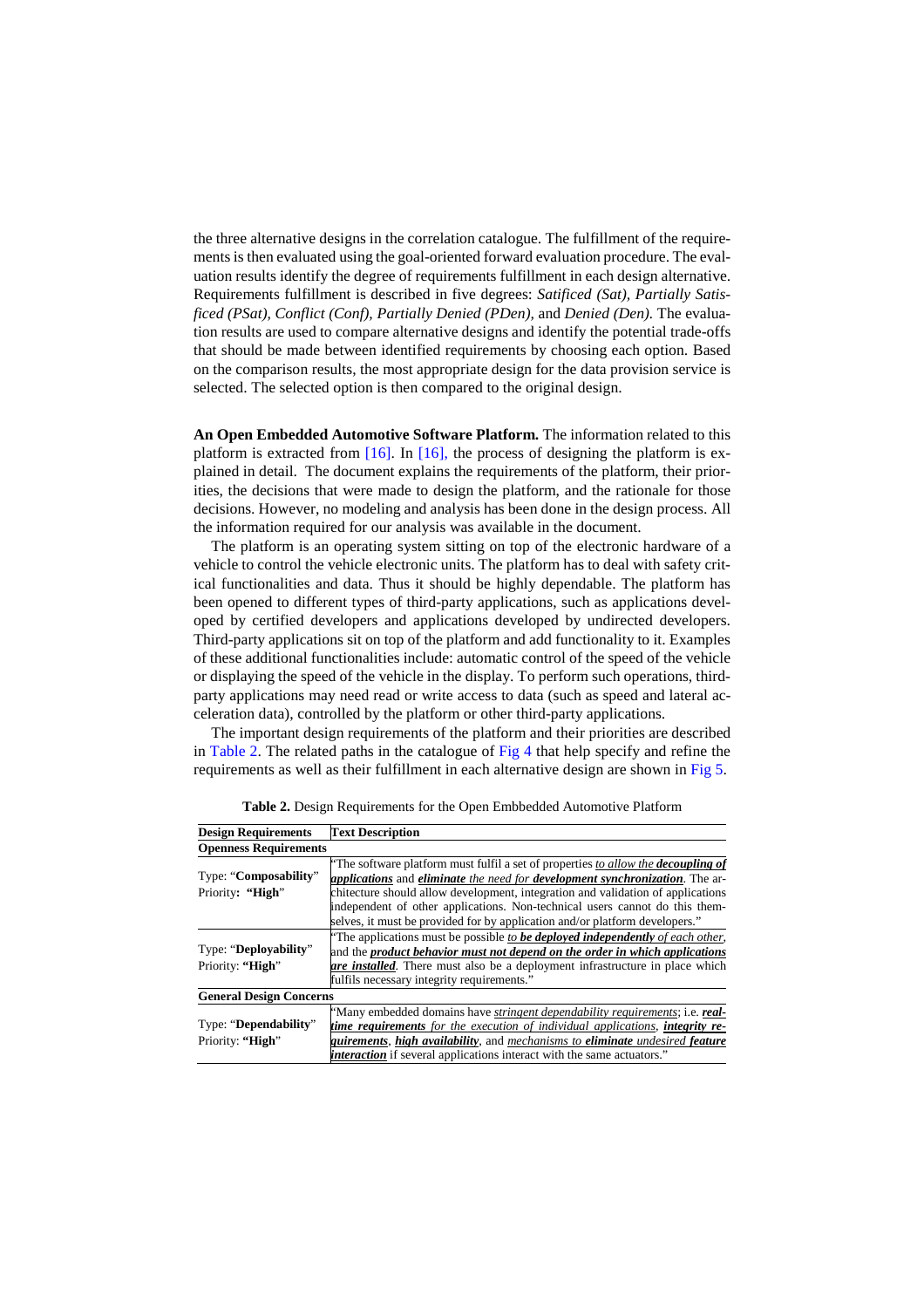

**Fig. 5.** Specification, Refinement, and Evaluation of the Important Design Requirements

Table 3 summarizes the fulfillment of key requirements in each design alternative. As shown, "*centralized data provision*" outperforms the other two alternatives in fulfilling all the requirements except performance. In contrast, the other two alternatives partially satisfice performance. However, "*semi-centralized data provision*" violates two openness requirements of "*composability*" and "*deployability*", and "*decentralized data provision*" underperforms in the fulfillment of all the other requirements.

**Table 3.** Fullfillment of the Important Requirements in Design Alternatives for Data Provision

|      |      |                 | Performance |                 |  |
|------|------|-----------------|-------------|-----------------|--|
| OS   | IY   | CР              | DP          | RT              |  |
| н    | Н    | н               | н           | н               |  |
| PSat | PSat | PSat            | PSat        | PDen            |  |
| PSat | PDen | PDen            | PDen        | PSat            |  |
| PDen | PDen | PDen            | PDen        | PSat            |  |
|      |      | <b>Security</b> |             | <b>Openness</b> |  |

[TP Application]; **RT**: Response Time [Platform]; **H**: High (Very Critical)

Although "*centralized data provision*" fulfills four of the five important design requirements and achieves the highest rank among the three alternatives, it has negative impact on the performance of the platform. Centralized control over all data interactions creates a bottleneck in the platform. In case of several simultaneous data read and write requests, this design creates a queue of requests that should be checked by the platform and increases the waiting time of data operations. However, the automotive platform is in charge of safety-critical and real-time operations. Considering this, performance is not a negligible requirement.

In comparison, "*semi-centralized data provision*", though violating two openness requirements of "*composability*" and "*deployability*", alleviates the load of platform by delegating the control of *some* data interactions to the related third-party applications.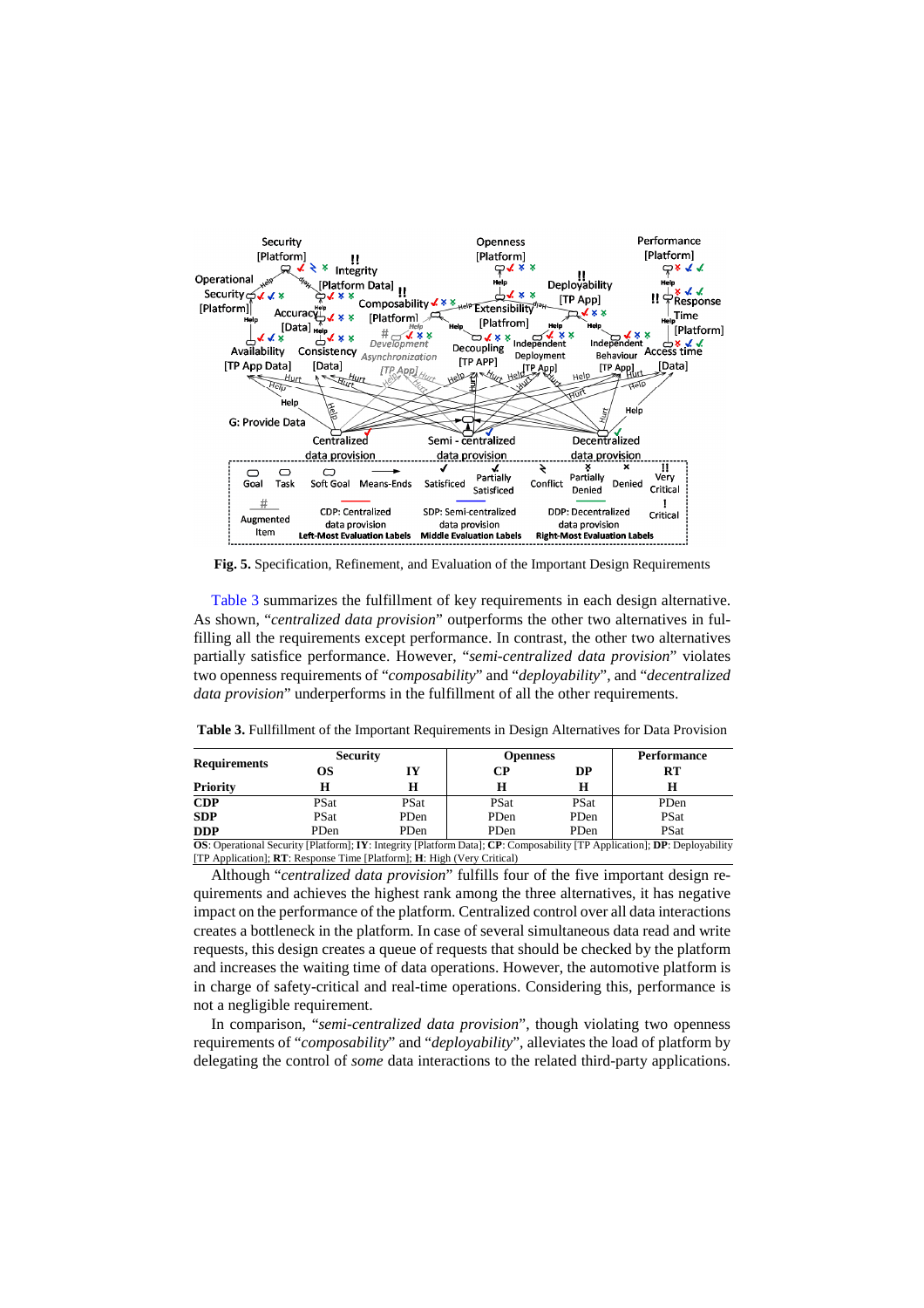Since critical third-party applications are developed by certified developers, the platform can easily decide to control which data operations, delegating the control of less critical data interactions to the related third-party applications. Considering this, semicentralized control does not negatively impact the integrity and security of the platform data. Accordingly, we assess the final impact of "*semi-centralized data provision*" on "*Security [Platform]*" as positive. Thus, it would be reasonable to sacrifice some degrees of "*composability*" and "*deployablity*" to achieve higher degrees of performance for real-time operations of the automotive platform.

In [16], "*centralized data provision*" alternative has been adopted to open up the automotive platform data to *all types* of third-party applications. The problem of performance (real-time data access) is alleviated via attaching different priorities to different types of third-party applications waiting in the data request queue. However, according to our analysis, for the third-party applications with less safety-critical operations "*semi-centralized data provision*" is also appropriate. Thus, using both options of centralized and semi-centralized data provision to open platform data to different types of third-party applications improves performance, while minimizing negative impacts on the openness requirements of composability and deployability.

This difference might have several reasons: (1) Performance has been sacrificed to gain higher degrees of composability and deployability, and probably security. (2) It is also possible that the track of performance requirements has been lost in designing data provision service. This is plausible due to the large number of decisions made during the design and the lack of support for requirements tracking. (3) Alternatively, due to some domain characteristics not mentioned explicitly in the design document, such as the hardware infrastructure, performance is not significantly impacted by the bottleneck of centralized data provision.

**An Open Embedded Mobile Operating System Platform.** Different pieces of information related to the design of the mobile platform have been collected from [2, 15, 17]. Some requirements and priorities have been added based on our understanding from the context, which are distinguished by "\*".

The platform is an operating system sitting on top of the hardware device of a smartphone to control its functionalities. The platform hosts native and non-native applications. Third-party applications add a wide range of functionalities that could be of potential interest to various mobile users. Development of mobile applications is highly knowledge-intensive. Thus, mobile application development is usually open to a wide range of third-party developers. Third-party applications may need read or write access to platform data or the data generated by other third-party applications.

The requirements of the mobile platform and their priorities are described in Table 4. The related specification and refinement paths from the catalogue of Fig 4 and the fulfillment degree of the requirements in each design alternative are shown in Fig 6.

Table 5 summarizes the fulfillment of the identified requirements in each design alternative. As shown, "*centralized data provision*" underperforms in fulfilling all the *high-priority* requirements, namely "*accessibility*", "*adoptability*", "*partner ecosystem gravity*", "*innovative features*", and "*performance*". Interestingly, this alternative out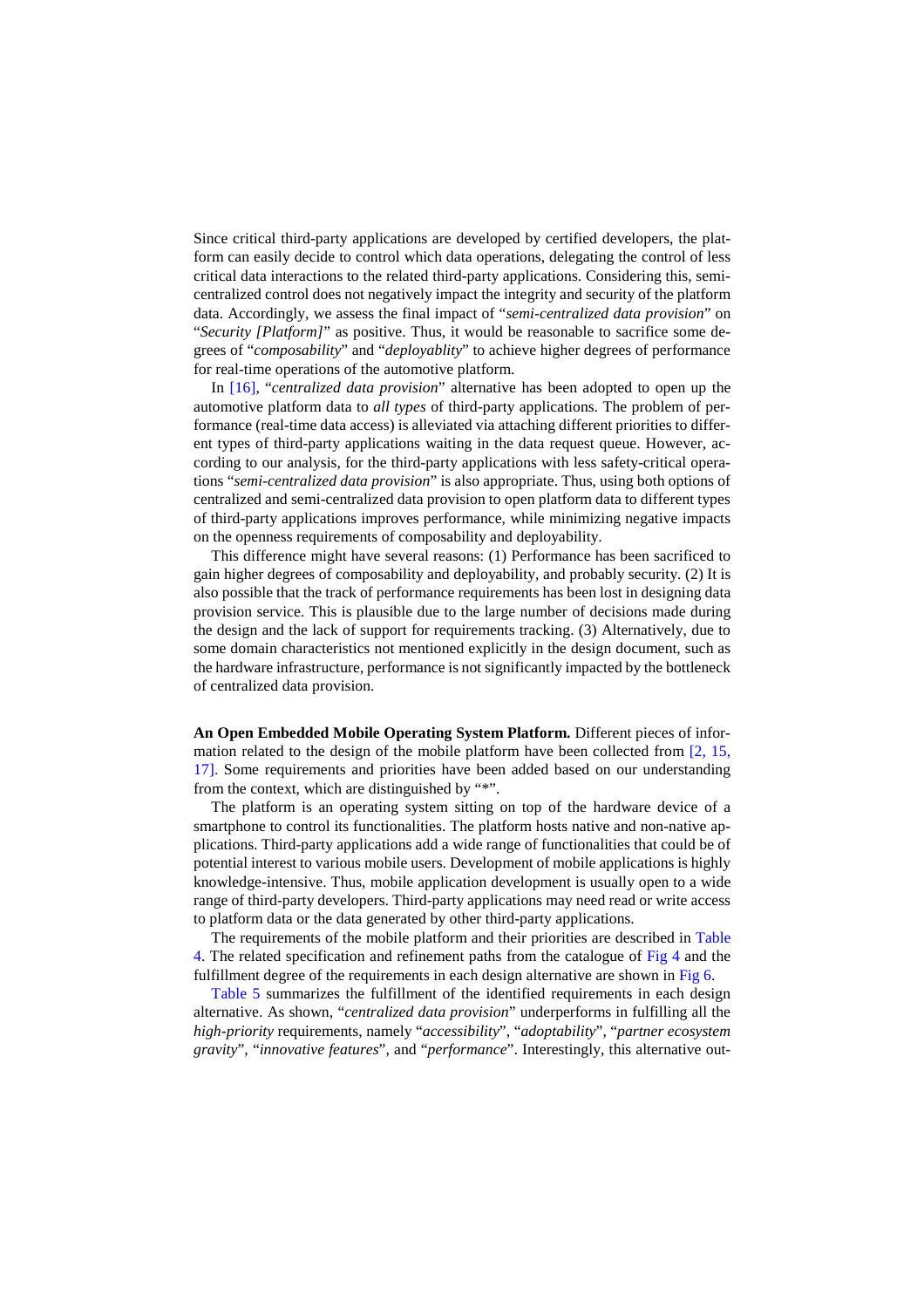performs in fulfilling *medium-priority* requirements, such as "*composability*", "*deployability*" and "*ownership*". In contrast, the other two design alternatives equally satisfice *high-priority* design requirements. However, "*semi-centralized data provision*" performs better in fulfilling "*privacy [data]*" requirement.

| Table 4. Design Requirements for the Open Mobile Platform |  |  |
|-----------------------------------------------------------|--|--|
|-----------------------------------------------------------|--|--|

| <b>Design Requirements</b>                                        | <b>Text Description</b>                                                                                                                                                                                                                                                                                                                                                                                                                                                        |
|-------------------------------------------------------------------|--------------------------------------------------------------------------------------------------------------------------------------------------------------------------------------------------------------------------------------------------------------------------------------------------------------------------------------------------------------------------------------------------------------------------------------------------------------------------------|
| <b>Openness Requirements</b>                                      |                                                                                                                                                                                                                                                                                                                                                                                                                                                                                |
| Type:<br>"Innovative Products"<br>Priority: "High"                | "In many knowledge intensive domains, users and external parties play an <i>im-</i><br>portant role in <i>developing innovative products</i> . The mobile operating system<br>providers benefit from emerging external innovations because <i>having a high</i><br>number of applications increases the attractiveness of the platform for potential<br>customers. Having large number of customers lead to a bigger market share in<br>the mobile application market." $[15]$ |
| <b>Type: "Partner Ecosys-</b><br>tem Gravity"<br>Priority: "High" | "Third-party developers have to be considered as <i>important</i> players in the mo-<br>bile ecosystems. While not every application can be considered innovative, $a$<br>larger pool of developers will provide more innovative output. The network<br>size of developers and end users <i>(i.e. network effects)</i> will be a significant factor<br>for application developers in selecting which mobile ecosystem to join." [15]                                           |
| Type:<br>"Low Entry Barriers"<br>Priority: "High"                 | "Entry barriers of both monetary and technical nature, including entry barriers<br>for application market, development resource needs and programing languages,<br>will be <i>a significant factor</i> for developers in selecting which mobile platform to<br>join. Openness and entry barriers include aspects of hardware, software and mar-<br>ket in open platforms." [15]                                                                                                |



**Fig. 6.** Specification, Refinement, and Evaluation of the Important Design Requirements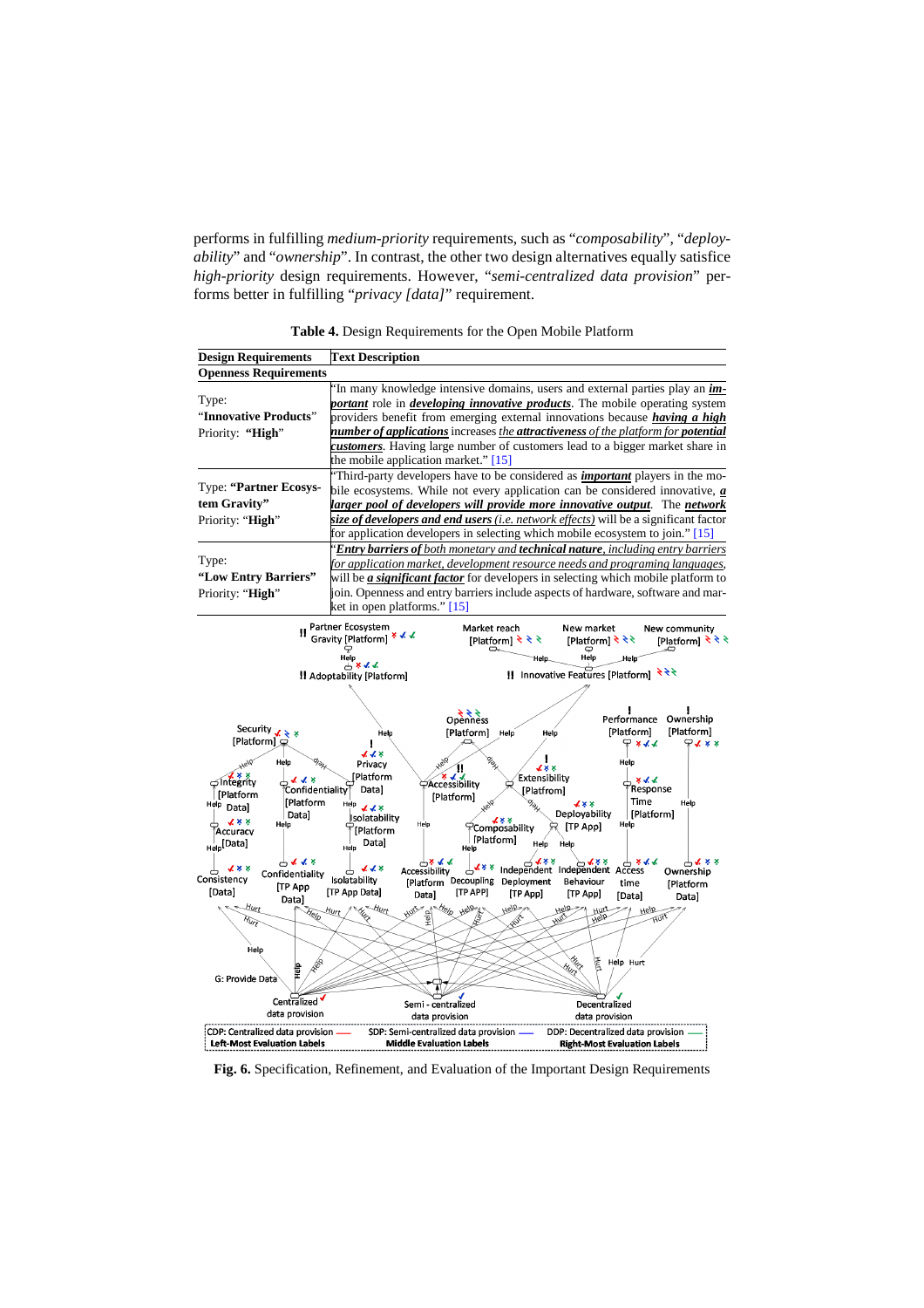**Table 5.** Fullfillment of the Important Requirements in Design Alternatives for Data Provision

| Require-<br>ments                                                                                                    | <b>Security</b> |             |             |             |             | Openness: System-Level Openness: Business-Level Performance Ownership |      |                  |
|----------------------------------------------------------------------------------------------------------------------|-----------------|-------------|-------------|-------------|-------------|-----------------------------------------------------------------------|------|------------------|
|                                                                                                                      | *PV             | AС          | *CP         | *DP         | АP          | ICF                                                                   | *PR  | $*$ OW           |
| <b>Priority</b>                                                                                                      | *М              | н           | *M          | *M          | н           | Н                                                                     | *H   | $*_{\mathbf{M}}$ |
| CDP                                                                                                                  | <b>PSat</b>     | PDen        | <b>PSat</b> | <b>PSat</b> | PDen        | $\wedge$ Conf $\rightarrow$ PDen                                      | PDen | <b>PSat</b>      |
| <b>SDP</b>                                                                                                           | PSat            | <b>PSat</b> | PDen        | <b>PDen</b> | PSat        | $\land$ Conf $\rightarrow$ PSat                                       | PSat | PDen             |
| <b>DDP</b>                                                                                                           | PDen            | PSat        | PDen        | <b>PDen</b> | <b>PSat</b> | $\land$ Conf $\rightarrow$ PSat                                       | PSat | PDen             |
| PV: Privacy [Platform Data]; AC: Accessibility [Platform]; CP: Composability [Plat]; DP: Deployability [TP App]; AP: |                 |             |             |             |             |                                                                       |      |                  |

Adoptability; **NS**: Network Size [Platform]; **ICF**: Innovative and Complementary Features; **PR**: Performance; **OW**: Ownership; **H**: High (Very Critical) ; **M**: Medium (Critical);  $\wedge$ : Conflict is resolved to partially denied or partially satisficed.

Although "*semi-centralized data provision*" satisfices all the high-priority requirements and achieves the highest score from among the three design alternatives, its implementation has negative impact on two *openness* requirements of "*composability*" and "*deployability*". It also violates "*data ownership*" requirement. Nevertheless, composability and deployability are two important technical quality attributes for an open platform. Decoupling third-party applications from each other and reducing their dependencies plays an important role in the maintainability and controllability of the platform. Specifically when the size of a platform and its complementary applications and services grow, which is usually the case for an open mobile platform. Moreover, the ownership of platform data is not a negligible requirement for a platform owner.

However, "*accessibility*" and the impact it has on the "*adoptability*" and '*innovative features*" is strategically critical to the success of a mobile platform in the market, specifically in a fierce competition with other platforms. Thus, it would be reasonable to sacrifice some degrees of the *system-level openness requirements* to gain more support from innovative and complementary applications (the *business-level openness requirements*), specifically in a knowledge-intensive domain as mobile applications.

The result of our analysis indicates that "*semi-centralized data provision*" is the best option from among the three alternatives to open up mobile platform data to third-party applications. This result is consistent with real-world implementation of open mobile platforms such as Android [17]. In Android, third-party applications declare the data they require from the platform and other third-party applications at install time. The access is permitted by the end user (i.e. end user is the mediator).

## **4 Discussion**

Our goal was to provide a method to determine appropriate design strategies for opening up software platforms to third-party applications. We proposed to treat openness as a non-functional requirement and to use a goal-oriented approach to refine and analyze openness in parallel with other requirements. The refined requirements are used to select optimal design options. We have developed a set of catalogues that facilitate reasoning about openness requirements.

We applied the proposed approach to revisit the design of data provision service in two real-world open software platforms: an automotive platform and a mobile platform. Our goal was to determine the most appropriate openness design strategy for each case.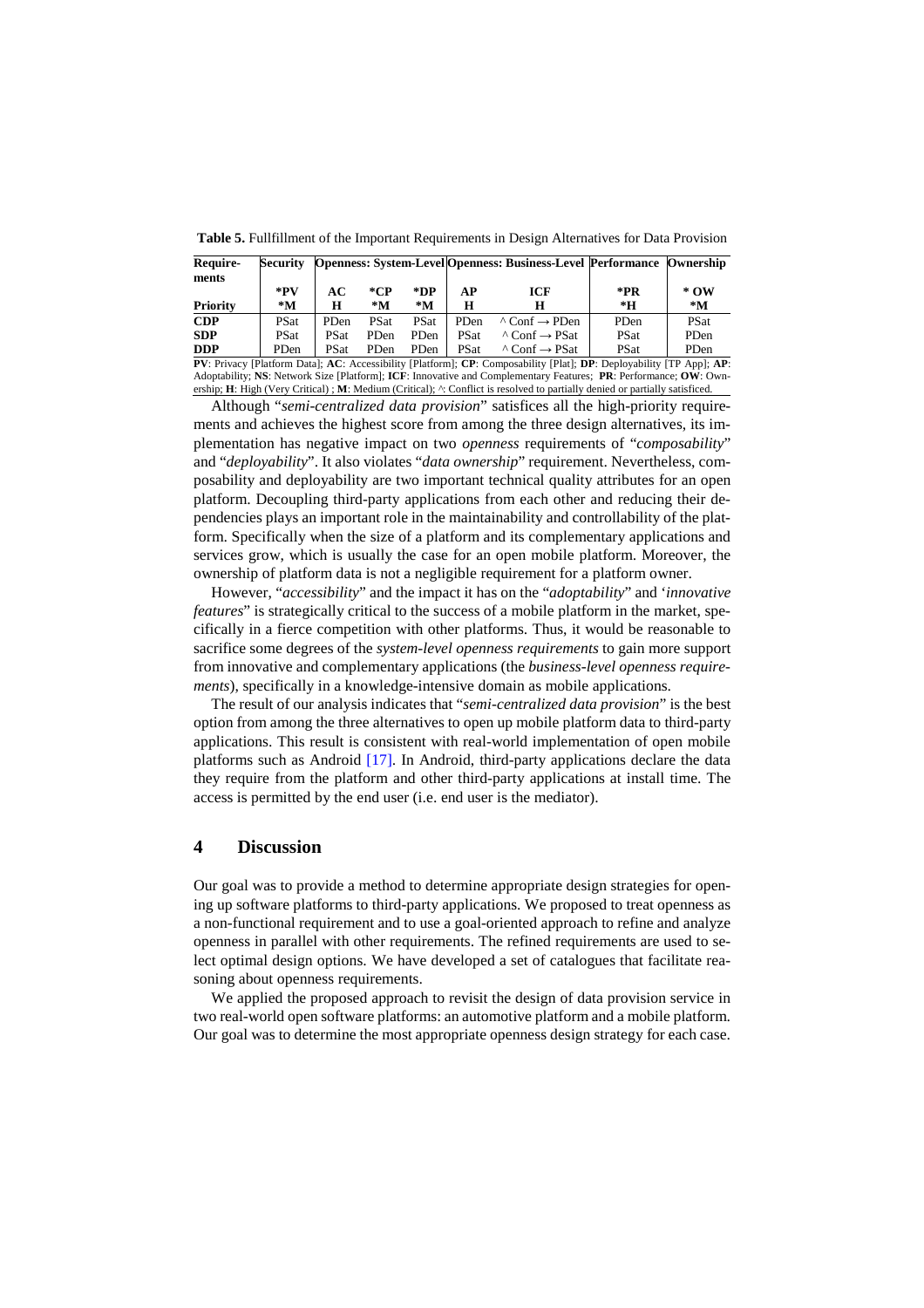In the first case, our analysis identifies that a combination of centralized and semi-centralized data provision can be used to open up the platform data to different types of third-party applications. This result is slightly different from the original design of the platform, which is only centralized data provision. We aim to discuss the results of our analysis with the original designers in a future interview. In the second case, our results are consistent with the design of open mobile platforms, such as Android. The analysis justifies the accessibility of mobile platforms to external applications. Moreover, the analysis shows that system-level openness requirements can be sacrificed to fulfill business-level openness requirements. Finally, in both cases there is no design option that can fulfill all the identified requirements. In each case, trade-offs should be made. Therefore, it is crucial to detect and analyze the trade-off points.

The proposed approach allows to reason about openness as a distinct requirement. This approach complements recent research efforts on the development of open software platforms, which either focus on the technical design of the platforms, including API development (e.g.  $[9, 13, 18]$ )) or on the business aspect (e.g.  $[2, 19]$ ).

This paper presents only one instance of a complete openness correlation catalogue that we have developed. The complete definition and refinement of the requirements and operationalizations in the presented catalogues in addition to other catalogues will be published in a future work.

To improve the applicability of the proposed approach, three issues need to be further addressed: (1) The catalogues and the models developed for a specific domain become complex too quickly. To handle this complexity, automated support is required. (2) The evaluation procedure to select optimal design strategies needs to be made efficient via omitting exhaustive evaluations of all the options. (3) The evaluation procedure should allow to assess the final impact of selecting multiple operationalizations on the fulfillment of the identified requirements in a design process.

Further research is needed to extend and validate the content of the proposed catalogues and to compare the proposed approach with peer requirements analysis methods for software systems, such as Architecture Trade-Off Analysis Method (ATAM) [20].

## **5 Conclusion**

We proposed a goal-oriented approach for analyzing openness requirement in software platforms. The proposed approach is supported by a set of catalogues that facilitate specification and refinement of openness requirements. We presented instances of these catalogues herein. Specification and analysis of requirements is essential for adopting effective openness design strategies that are "*open enough*" to benefit from the contributions of third-party applications and at the same time possess the quality of "*closed*" systems. Adopting such balanced strategies is crucial for the viability and sustainability of open platforms. Further research is needed to assess the effectiveness of the proposed approach and catalogues in case studies of open platform projects.

## **References**